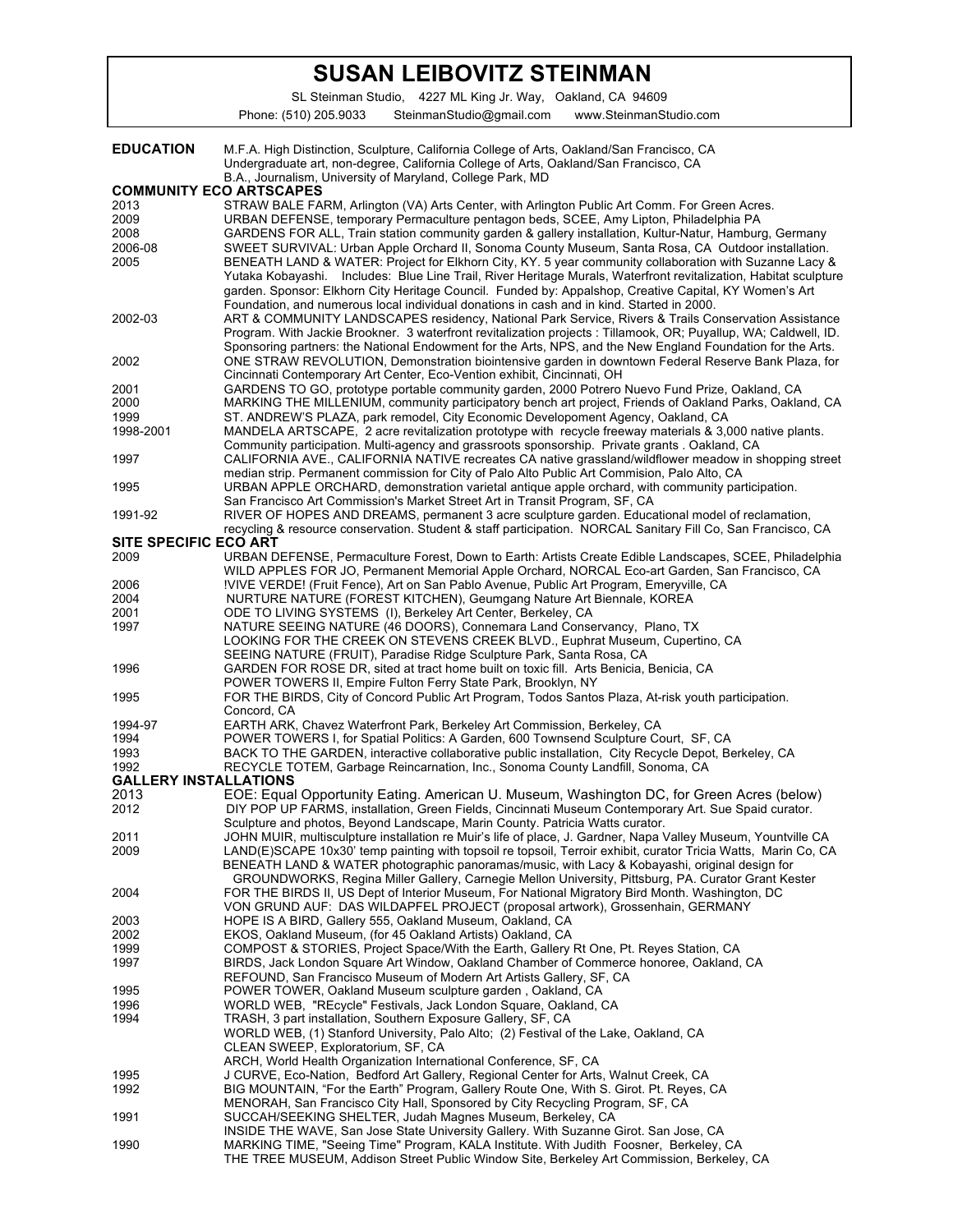| <b>GROUP EXHIBITS</b> |                                                                                                                                              |
|-----------------------|----------------------------------------------------------------------------------------------------------------------------------------------|
| 2013                  | GREEN ACRES (continued), American Univ Art Museum, Washington DC. Sue Spaid and Jack Rassmuseum                                              |
| 2013                  | GREEN ACRES—Artists Farming Fields etc., Arlington Arts Center (VA) Sue Spaid and Stephanie Fedor.                                           |
| 2012                  | GREEN ACRES, Cincinnati Contemporary Art Center (OH), Sue Spaid curator.                                                                     |
| 2009                  | DOWN TO EARTH—Artists create Edible Landscapes, Curator Amy Lipton, SCEE Philadelphia PA                                                     |
|                       | DOWN TO EARTH—Selections, Curator Amy Lipton, Ecoartspace Gallery, NYC, NY                                                                   |
| 2006                  | HYBRID FIELDS, Sonoma County Museum, Santa Rosa, CA. Curator Patricia Watts.                                                                 |
| 2005                  | ECO VISIONS, P. Sanders, curator, Thoreau Center Gallery, The Presidio, SF, CA                                                               |
| 2004                  | CULTURA 21, Kunst & Zukunftsfahigkeit im landlichen Raum, Grossenhain, Germany                                                               |
| 2003                  | CREATIVE INTERVENTIONS, University of Oregon, Eugene, OR                                                                                     |
|                       | SHAPING POSSIBILITY, Gallery 555, Oakland Museum @ City Center, Oakland, CA                                                                  |
| 2002                  | ECOVENTION, The Contemporary Art Center, Cincinnati, OH                                                                                      |
|                       | BEING THERE: 45 OAKLAND ARTISTS, Phil Linhares, Oakland Museum of CA, Oakland, CA                                                            |
|                       | NO THEME, Rene di Rosa, curator; Contract Design Center, SF, CA                                                                              |
|                       | ECOART = RADICAL APPROACHES TO RESTORING THE EARTH, Ecoartspace Gallery, Beacon, NY                                                          |
| 2002<br>2001          | WHAT WE DO & WHY WE DO IT, Gallery Route One, Point Reyes Station, CA                                                                        |
|                       | ECO-ART=ECO-ACTIVISM, JFK, University Arts & Consciousness Gallery, Berkeley, CA.                                                            |
|                       |                                                                                                                                              |
| 2000                  | SCULPTURE/USF/2000, Richard Kamler, Curator; site-specific installation, U. of San Francisco, SF, CA                                         |
|                       | ENVIRONMENTAL PERSPECTIVES: BEAUTY & THE BEAST, Koret Gallery, Palo Alto, CA                                                                 |
| 1999                  | MONUMENTS, Terri Cohn, curator; Contract Design Center, SF, CA                                                                               |
|                       | WHAT IS ART? curators Wm. T. Wiley & Mary Hull Webster; Oakland Museum of CA                                                                 |
| 1998                  | WINTER SHOW, Michael Schwager, curator; Contract Design Center, SF, CA                                                                       |
|                       | PASSING THE FLAME--Artists Who Teach, Museum of Children's Art, Oakland, CA                                                                  |
|                       | WATER SHED EXHIBIT, Santa Clara Art Center, Cupertino, CA                                                                                    |
| 1997                  | ECLECTIC ECOLOGIES, Terri Cohn, curator; new SF Main Public Library's Stegner Env. Center, SF, CA                                            |
|                       | MAKING WAVES, André Thompson, curator. Richmond Art Center, Richmond, CA<br>POSTWASTE: IMPERATIVE FOR NEAR FUTURE, Arts Benicia, Benicia, CA |
| 1996                  | SCULPTURE, Central Sierra Arts Council Gallery, Sonora, CA                                                                                   |
|                       | PAST, PRESENT, FUTURE, Oliver Art Center, California College Arts & Crafts, Oakland, CA                                                      |
|                       |                                                                                                                                              |
| 1995                  | LEFTOVERS, Works Gallery, San Jose, CA<br>WEATHER WORKS, Contract Design Center, Phil Linhares, curator, SF, CA                              |
|                       | THROUGH THE DOOR, Contract Design Center, Marian Parmenter, curator, SF, CA                                                                  |
| 1994                  | IMPROMPTU SCULPTURE SHOW, Oakland Museum, Oakland, CA                                                                                        |
|                       | PUBLIC ART EXHIBITION: A MINDFUL GEOGRAPHY, SF Art Commission Gallery, SF, CA                                                                |
|                       | LIVING IN BALANCE, Richmond Art Center, Richmond, CA                                                                                         |
|                       | WOMEN MENTORS SHOW, SF Art Commission Gallery, SF, CA                                                                                        |
|                       | LIVING IN BALANCE, International terminal, San Francisco International Airport, SF, CA                                                       |
| 1993                  | NATURAL DIALOGUE, Baile Oakes, curator; California Crafts Museum, SF, CA                                                                     |
|                       | EARTH DAY EXHIBIT, The Gap Co. Headquarters, SF, CA                                                                                          |
| 1992                  | RESIDUE IMMORTALIZED, Linda Evans, curator; Security Pacific Bank, SF, CA                                                                    |
|                       | SOURCES, faculty exhibit, CA. State University Hayward Art Gallery                                                                           |
|                       | ARTISTS USING REFUSE AS THEIR PALETTE, Student Union Gallery, S.F. State University, SF, CA                                                  |
|                       | ART FROM THE WASTE STREAM, NORCAL Sanitary Fill Co., SF, CA                                                                                  |
| 1991                  | ISSUE: EARTHART, Brandstater Gallery, Loma Linda University, Riverside, CA                                                                   |
| 1990                  | SCULPTURE, U.O.P. Gallery, University of the Pacific, Stockton, CA                                                                           |
|                       | ENVIRONMENTAL CRISIS, Marian Parmenter, juror; Gallery Rt., One, Pt. Reyes, CA                                                               |
|                       | CURATORS CHOICE--East Bay Open Studios tour; sponsored by Art House & Pro Arts, Oakland, CA                                                  |
|                       | SMALL SCULPTURE, Terry St. John, juror; Mendocino Art Center, Mendocino, CA                                                                  |
| 1989                  | WOMEN ARTISTS '89, national juried show, Matrix Gallery, Sacramento, CA                                                                      |
|                       | NEW WORK, Peter Selz, juror; Modesto Lanzone, Opera Plaza, SF, CA                                                                            |
|                       | CHASM, Gallery 44, Oakland, CA                                                                                                               |
|                       |                                                                                                                                              |
| <b>OTHER PROJECTS</b> |                                                                                                                                              |
| 1997                  | Connemara Land Conservancy, Residency, Plano (Dallas), TX                                                                                    |
| 1995-97               | Headlands Center for the Arts, Ft. Barry, Affiliate Resident, Sausalito, CA                                                                  |
| 1994                  | 3 permanent elementary school "recycle" sculpture gardens,                                                                                   |
|                       | Onlined CA: for MOCLIA, Onlined Cabool District<br>$204$ $011$ $10T$                                                                         |

| 1994                       | 3 permanent elementary school "recycle" sculpture gardens,                                                     |
|----------------------------|----------------------------------------------------------------------------------------------------------------|
|                            | Oakland, CA: for MOCHA, Oakland School District and CALARTS                                                    |
|                            | Pt. Reves, CA: for West Marin Arts grant & Gallery Rt. One art in schools program                              |
| 1993-94                    | LIVING IN BALANCE, environmental art exhibit originating at San Francisco International Airport, and traveling |
|                            | to Richmond Art Center, Co-curator, SF and Richmond, CA                                                        |
| 1993                       | CELEBRATION OF THE ENVIRONMENT THRU ART, Dublin Fine Arts Foundation, Dublin, CA                               |
| 1992                       | NORCAL Sanitary Fill Co. waste transfer & recycling facility, Artist in Residence, SF, CA                      |
| 1991                       | MAPPING THE TERRAIN: New Public Art; artists & critics forum and symposium on public interest art.             |
|                            | Planning team & site coordinator for director Suzanne Lacy, SF MOMA, SF, CA & Napa, CA,                        |
| 1990                       | ACROSS TIME & SPACE, international radio art performance by 3 older women from Finland, Russia & USA.          |
|                            | Project coordinator for director Suzanne Lacy, Joensuu, FINLAND                                                |
| 1989                       | CITY SITES--Artists & Urban Strategies, public art lecture/event series sited at relevant community settings   |
|                            | Planning assistant & coordinator for director Suzanne Lacy, Oakland, CA                                        |
| <b>AWARDS &amp; HONORS</b> |                                                                                                                |
| 2000                       | Potrero Nuevo Fund Prize, SF, CA                                                                               |
| 1998                       | Grants, LEF Foundation and Nancy Gray Foundation. For environmental public art project, Oakland, CA            |
| 1996                       | Eureka Fellowship nominee, Fleishhacker Foundation, SF, CA                                                     |
| 1994                       | Arts Education Advocate Award, Oakland Chamber of Commerce, Oakland, CA, Nominee.                              |
| 1989                       | High Merit Award, "Women Artists '89," national juried show, Sacramento, CA                                    |
| <b>SELECTED TEACHING</b>   |                                                                                                                |

## **SELECTED TEACHING**

| 1995-96 | Visual & Public Art Institute, California State University Monterey Bay, Monterey, CA |
|---------|---------------------------------------------------------------------------------------|
| 1992-95 | Art Department, California State University at Hayward, Hayward, CA                   |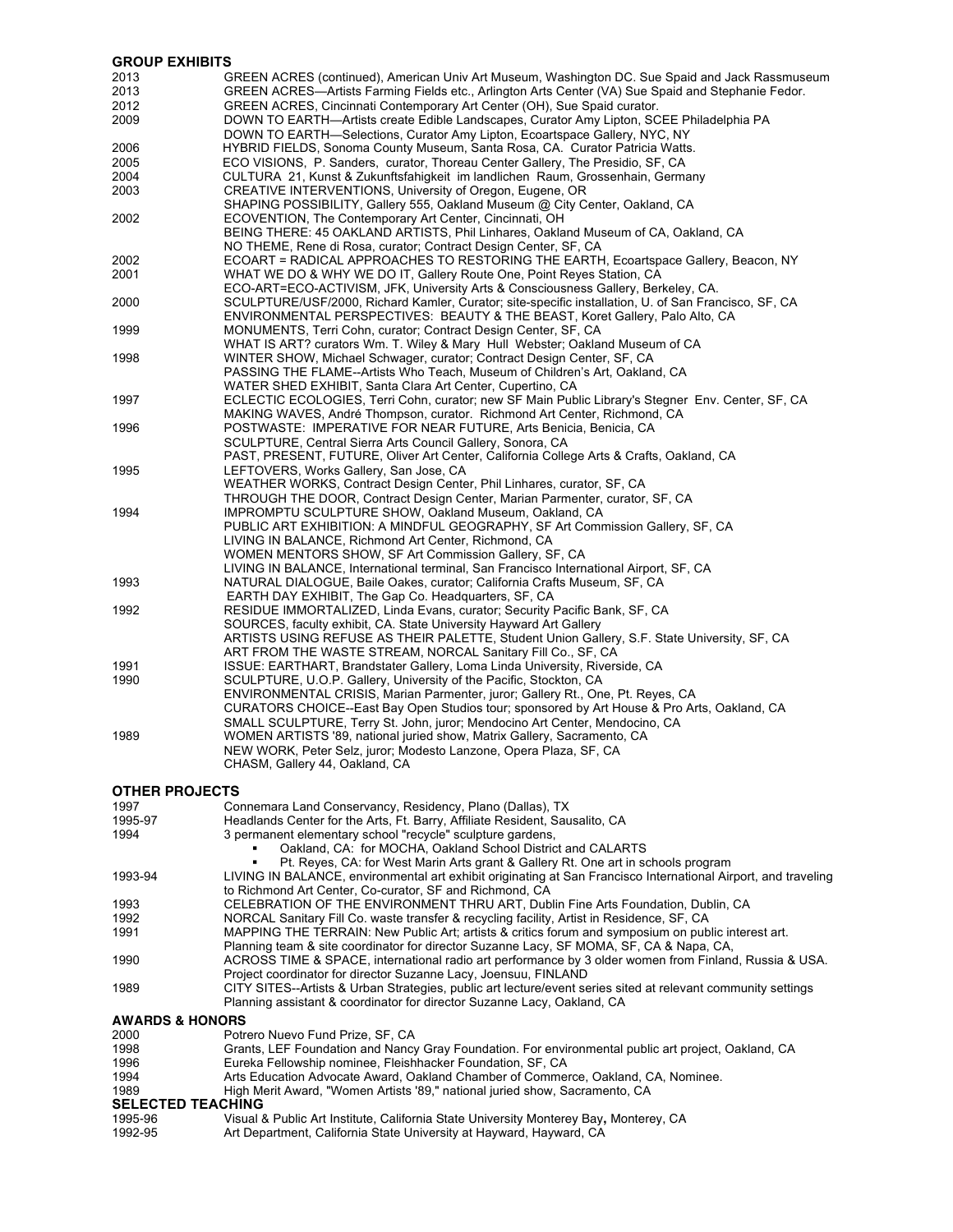## **SELECTED PUBLIC COLLECTIONS**

NORCAL Sanitary Fill Co., SF, CA City of Palo Alto, CA City of Oakland, CA Garbage Reincarnation, Sonoma County, Sonoma, CA The di Rosa Preserve Collection, Napa, CA

## **BIBLIOGRAPHY**

| 2012 | Sue Spaid, GREEN ACRES—Artists Farming Fields, Greenhouses & Abandoned Lots, CAC, Contemporary Arts<br>Center, Rosenthal Center for Contemporary Art, Cincinnati OH                        |
|------|--------------------------------------------------------------------------------------------------------------------------------------------------------------------------------------------|
| 2009 | Anke Haarmann, Harald Lemke (ed), CULTURE/NATURE:Art & Philosophy inUrban Development, Jovis Pub, Berlin.                                                                                  |
| 2009 | Hamburg Newspaper Article                                                                                                                                                                  |
| 2006 |                                                                                                                                                                                            |
|      | Stephanie Smith, "Suzanne Lacy & Susan Leibovitz Steinman—The Confluence of Conservation Ecology and<br>Community Economics," In Art Journal, Spring 06 published by College Art Assn, NY. |
| 2005 | Grant Kester, GROUNDWORKS—Environmental Collaboration in Contemporary Art, Miller Gallery, CMU, Pittsburgh,<br>PA.                                                                         |
|      | Ann Rosenthal, "Imagination Can Save US." In New Practices/New Pedagogies, Malcolm Miles ed., pp 79-80,                                                                                    |
|      | Netherlands: Swets & Zeitlinger Publishers.<br>Reiko Goto with Tim Collins, "Eco-art Practices." In New Practices/New Pedagogies, Malcolm Miles ed., pp 93,                                |
|      | Netherlands: Swets & Zeitlinger Publishers.                                                                                                                                                |
| 2004 | Ecological Aesthetics: Art in Environmental Design: Theory and Practice, Heike Strelow (Ed.), pp 101-103, Berlin,<br>Germany: Birkhauser - Publishers for Architecture.                    |
|      | Geumgang Nature Art Biennale 2004 Catalogue, essay by Heike Strelow, pp 144, 213, 216, Chungnam, Korea:<br>The Organizational Committee of the Geumgang Nature Art Biennale 2004.          |
| 2003 | Heike Strelow, "Kunst im öffentlichen Interesse- Partizipation, Intervention und<br>Kommunikation als ästhetische Kategorien,", In Die Kunst der Zukunftsfähigkeit, Hildegard Kurt, ed.,   |
|      | Agenda – Transfer.<br>Susan R. Ressler, <i>Women Artists of the American West</i> , McFarland & Co., Inc.                                                                                  |
|      | "Caldwell will get public art," Idaho Press Tribune, (January 15)<br>Alice Leonhardt, Trash with Dash, Steck-Vaugh Company.                                                                |
| 2002 | Sue Spaid, ECOVENTION, pp 18-19, 56-61, 79,143, co-publishers: Cincinnati Contemporary Art Center,                                                                                         |
|      | ecoartspace &greenmuseum.org.<br>Tilda Chadwick Jones, "Trail gets artistic touch," Headlight-Herald, (September 4)                                                                        |
|      | Donna Brookman, "Terms of Engagement," Sculpture Magazine, (July/August)                                                                                                                   |
|      | Kris, Carber, Ben Marks, Chiori Santiago, "Tips & Trips," Sunset Magazine, (August)                                                                                                        |
|      | Marilyn Bauer, "Art of a new nature: CAC's Ecovention's highlights 40 projects that                                                                                                        |
|      | transformed ecologies throughout the world," The Cincinnati Enquirer, (June 27)                                                                                                            |
|      | Debra Koppman, "Being There: 45 Oakland Artists," Artweek, (February, vol. 33, #1)<br>Deborah Frizzell, "Dimensions of Ecofeminist Art: A New Form of Epic Poetry," unpublished paper,     |
|      | presented at the CAA Conference, Philadelphia, PA                                                                                                                                          |
|      | Ann Rosenthal n, "Bridging the Binaries: Assessing Ecoart Practices within the Context of                                                                                                  |
|      | Environmental Activism," n.paradoxa, (vol.9)                                                                                                                                               |
| 2001 | Ellen Wilson, "the Art of Ecology," Pittsburgh Post-Gazette, (Nov 7)<br>Vicky Elliot, "Planting a Seed," San Francisco Chronicle, (Sept 28)                                                |
|      | "Oakland Features 'Gardens to Go' an Environmental Art Project," Bay Area Business Woman, (vol. 8, #12)                                                                                    |
|      | Monique Beeler, "Anything Grows," Oakland Tribune, (Aug 25)                                                                                                                                |
|      | Alicia Miller, "The Growing Impact of Environmental Art," Artweek, (April vol.32, #4)                                                                                                      |
| 2000 | Amy M. Lambert & Maya R.Khosla, "Environmental Art and Restoration," Ecological Restoration, (vol. 18 #2)                                                                                  |
| 1999 | "Potrero Nuevo Prize Recipients Named," Artweek, (April vol 31, #4)<br>Dorothy Nissen & Oakland Museum of CA, What Good is Art, StudioDotWiz, 1999                                         |
|      | " Mandela: Temporary Artscape to Permanent Parkway, " Cypress Link, (winter / spring Issue # 29)                                                                                           |
|      | Brian Block, "Project Focus: The Art of Community Development," Green City, (1999, vol. 34)                                                                                                |
|      | David Chazz Cartwright, "Grassroots Effort Turns Parkway Strip into Art," Eastbay Express, (Feb 26)                                                                                        |
|      | Dennis J.Oliver, "Junk Pile Becomes Ecological Artscape," Oakland Tribune, (Feb 1)<br>Patricia B. Sanders, "A Conversation with Susan Leibovitz Steinman," Artweek, (November, Vol. 29)    |
| 1998 | Kimberly Chun, Inventive Mandela Art Project Graces Parkway in Oakland," SF Chronicle, " (December 18)                                                                                     |
|      | Catherine Bowman, " Planting a Dream," SF Chronicle, (November 28)                                                                                                                         |
| 1997 | Gretchen Giles, "Domestic Bliss," The Sonoma County Independent, (Sept ember 4-10, pp.1B)                                                                                                  |
|      | Meg McConahey, "Furnishing Nature with Art," Santa Rosa Press Democrat, (May 18, pp 1:15-16)<br>Deborah Kong, "Curbist Art," San Jose Mercury News, (March 31, P.22)                       |
|      | Catherine Cuellar, "There's a message in the meadow about preserving the environment," Dallas Morning news,                                                                                |
|      | (March 14)                                                                                                                                                                                 |
|      | Lori Fairchild, "Wide Open Canvas," The Dallas Morning News, (March 15, pp 1H, 5H)                                                                                                         |
|      | Jerry Kasten, "Encroachment on the land," Allen (Tx.) American, (March 15)<br>"Art That's More Than Bricks and Mortar," Palo Alto Weekly, (February 7)                                     |
| 1996 | Zahid Sardar, "Salvage Connoisseur," Renovation Style, (Fall, P.28)                                                                                                                        |
|      | Heather Rock Woods, What's Happening Here," Palo Alto Weekly, "(November 20, pp 17)<br>"What a Waste" SF Bay Guardian, (June 19)                                                           |
|      | Barbara Fisher, "Eco Nation: Patriots of the Earth at Bedford Gallery," Artweek, (May, Vol. 26, #5)                                                                                        |
|      | "Postwaste Culture," Benicia Herald, (May 16, pp 1)<br>"Sculpture: Facing the Elements," Weatherwise Magazine, (December '95/January '96, Vol. 48, No. 6, pp 9)                            |
| 1995 | "Artists Writing in Public," Public Art Review, (Spring/Summer, pp 15)                                                                                                                     |
| 1994 | "Mapping the Terrain: New Genre Public Art, Book Review," Artweek, (April, Vol. 26 #4)<br>"Women of Design," Showplace (SF) Square News, (Winter, pp 18)                                   |
|      | Chin Hyong Park, "New Sculptures Mark Waterfront," Daily Californian, (September 20, pp 5)                                                                                                 |
|      | Carol Fowler, "Biennial Event A Fine Platform for Sculpture," Contra Costa Times, (August 12)                                                                                              |
|      | "Power Tower," Berkeley Voice, (August 11)                                                                                                                                                 |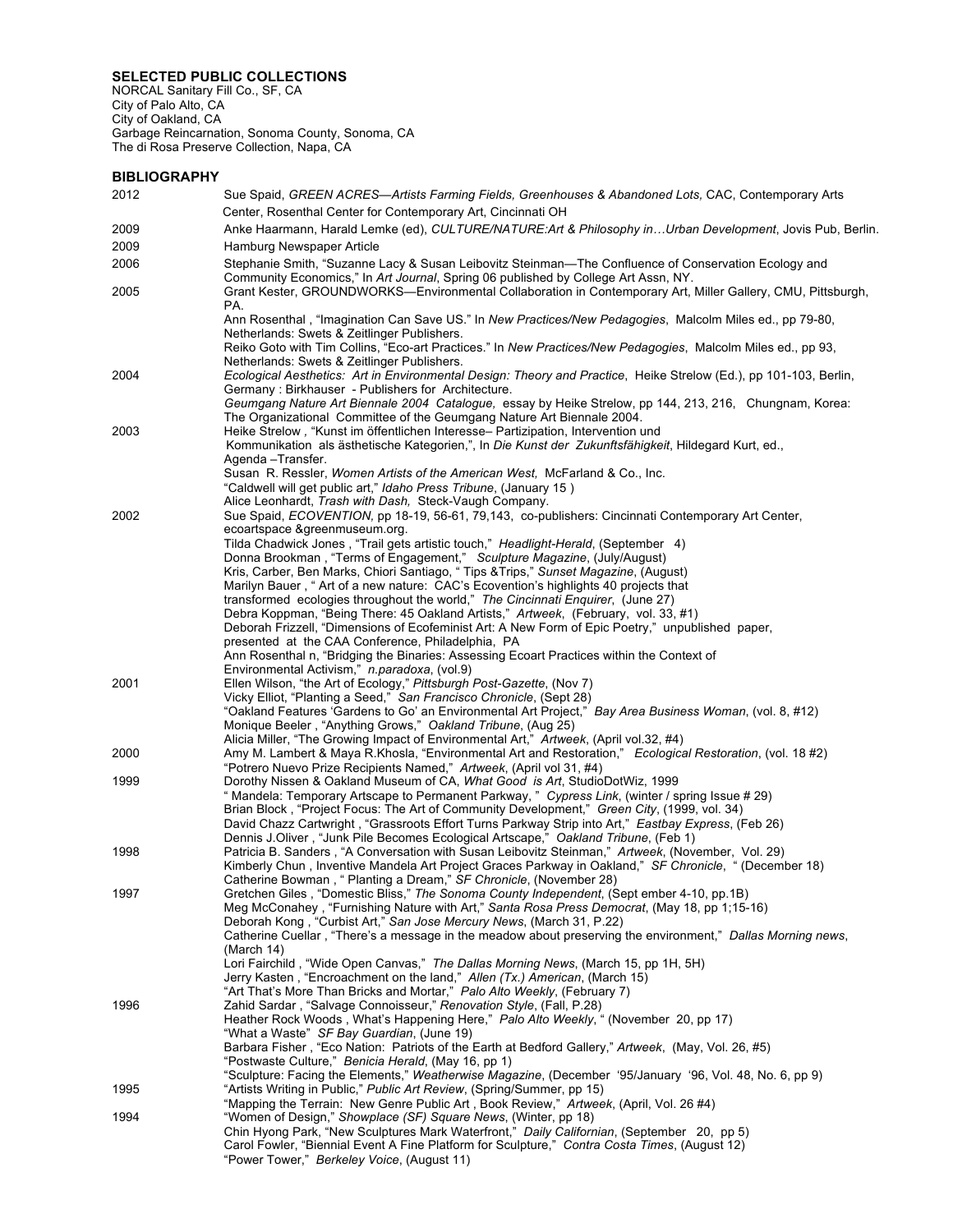|                                | Susan Kuchinskas, 'Food for Thought' Project Bears Fruit Under Downtown Freeway," SF Examiner, " (July 6, pp 3)<br>Bruno Fazzolari, "Reduce Reuse Recycle," Artweek, (June 9, vol.25, #11)                                                                                                                                                                                                                                                                               |
|--------------------------------|--------------------------------------------------------------------------------------------------------------------------------------------------------------------------------------------------------------------------------------------------------------------------------------------------------------------------------------------------------------------------------------------------------------------------------------------------------------------------|
| 1993                           | "Apples as Art," SF Examiner, (April 27, pp A-5)<br>Mary Hull Webster, "Raven's Nest," Artweek, (March 10, Vol. 25 #5)<br>Susan Kuchinskas, "For the Individuals, It's Garbage In, Art Out," SF Examiner, (December 22, pp 3)<br>"San Francisco Art Commission," West (SF Art Institute Journal), (Winter, pp 13)<br>Terri Cohn, "Fixing the Earth," Artweek, (September 9, pp 2)                                                                                        |
|                                | Clara-Rae Genser, "Local Artist Recreates with Recyclables," The (Albany) Journal, (September 2)<br>Carol Fowler, "Women Artists Show their Wood Works," Contra Costa Times, (July 2, pp 21)<br>Karen Hershenson, "He Works with a Sticky Subject," Contra Costa Times, (January 29-February 4)                                                                                                                                                                          |
|                                | Glen Helfand, "Art," SF Weekly, (January 27, pp 19)<br>David Bonetti, "Down in the Dumps: Uplifting Art," SF Examiner, (January 27)<br>"Garbage Stories," Suzanne Girot, San Jose, CA. " Video: (Shown in numerous film festivals)                                                                                                                                                                                                                                       |
| 1992<br>1991                   | Amanda Dowd, "Make it Shiny, Make it New: Susan Leibovitz Steinman's Reusable Art," Equinox Journal, (Fall, Vol 1)<br>Lydia Matthews, "Out in the Open," Artweek, (April 30, pp 11)<br>Tamar Kaufman, "Three Artists Seeking Shelter at Judah L.Magnus Museum," The Northern California Jewish Bulletin,                                                                                                                                                                 |
|                                | (August 9, pp 31)<br>Ralph Rugoff & David Levi Strauss, "The Best of California Art," California Magazine, (July, pp 3)                                                                                                                                                                                                                                                                                                                                                  |
| 1990                           | Jennifer Crohn, "Art Au Lait," East Bay Guardian, (February, pp 25)<br>Video: "The Tree Museum: An Interview with Susan Leibovitz Steinman," Elizabeth Sher,<br>I.V. Studios, Berkeley, CA. (Library collection, CA College of Arts & Crafts, Oakland)                                                                                                                                                                                                                   |
| 1989                           | "Art and Ecology," Ecocity Conference Report, Urban Ecology, Berkeley, CA (April, pp 74-75)<br>Ann Powers, "Street Talk," SF Weekly, (December, 20, V.8, #49 pp 14)<br>Victoria Dalkey, "Making Statements, Women artists create images" The Sacramento Bee, (October 15)                                                                                                                                                                                                |
| <b>WEB ARTICLES</b>            |                                                                                                                                                                                                                                                                                                                                                                                                                                                                          |
| 2008<br>2005                   | Web pod cast interview, Arts & Healing Network, www.artheals.org<br>Michael Gant, "Around the Rim," www.metroactive.com/papers/metro/01.26.05/exhibits-0504.html<br>Patricia Watts, "Ecoartists: Engaging Communities in a New Metaphor,                                                                                                                                                                                                                                 |
| 2003                           | http://communityarts.net//readingroom/archive/66watts.php, Community Arts Network/Art in the Public Interest.<br>Patricia Watts, "Ecoartists: Engaging Communities in a New Metaphor," www.landviews.org/articles/metaphor-pw.html<br>LAND: Online Journal of Landscape, Art and Design, (summer 2003)                                                                                                                                                                   |
| 2002                           | The Idaho Statesman, www.idahostatesman.com/News/story.asp?ID=16974, (Aug 5)<br>The Cincinnati Enquirer, www.enquirer.com/editions/2002/06/27/tem art of new nature.html<br>Amy Lipton, "The Alchemical Garden," http://greenmuseum.org/c/alch_gard/<br>Greenmuseum.org, www.greenmuseum.org /c/ecovention/                                                                                                                                                              |
| 2001                           | ecoartspace, www.ecoartspace.org<br>Vicky Elliot, "Planting a Seed," SF Gate, San Francisco Chronicle, www.sfgate.com, (Sept 28)<br>Arts & Healing Network, www.artheals.org                                                                                                                                                                                                                                                                                             |
| 2000                           | Terri Cohn, curator, Women Artists of the American West, www.sla.purdue/waaw/<br>International Sculpture Center, www.sculpture.com, article on Bay Area Sculptors<br>Teresa Hauge Giovanzana, "Making a Difference: Community Outreach in the Arts Symposium,"<br>www.sbawca.org/outreach/outreach01.html, SBAWCA-Outreach                                                                                                                                               |
|                                | 2012 Jo Anna Isaak, "Taking Out the Trash: Public Art Projects by The Garbage Girls,"<br>Public Space-Gesprachsreiche 2, www.public-space.at/gespr/gespr2.htm, (Aug 18)<br>Ann Elliot Sherman, "Bound to the Earth," Metroactive, www.metroactive.com/papers/metro/04.03.97/art-9714.html, (Apr 3)                                                                                                                                                                       |
| <b>PUBLISHED WRITING</b>       |                                                                                                                                                                                                                                                                                                                                                                                                                                                                          |
| 2009                           | "Manifesto" in CULTURE/NATURE, Haarman & Lemke (ed), Jovis Pub., Berlin Germany                                                                                                                                                                                                                                                                                                                                                                                          |
| 1996-current                   | WEAD- Women Environmental Artists Directory, editor/cofounder & director, San Francisco, CA                                                                                                                                                                                                                                                                                                                                                                              |
| 1998                           | "The Unbearableness of Being Without Light," (detail) A Journal of Art Criticism,<br>So. Bay Area Women's Caucus for Art, San Jose (Vol. 6#1)                                                                                                                                                                                                                                                                                                                            |
| 1997<br>1995                   | "We Honor You, Jo Hanson," National Women's Caucus for Art Honor Awards 1997, catalog,<br>co-authors Suzanne Lacy and Mierle L. Ukeles (pp 8-11)<br>"Directional Signs: A Compendium of Artists' Works," Mapping the Terrain: New Genre Public Art",                                                                                                                                                                                                                     |
|                                | Suzanne Lacy, editor, Bay Press, Seattle (pp 187-285)                                                                                                                                                                                                                                                                                                                                                                                                                    |
| 1994<br>1993                   | Living in Balance, editor/author, exhibition catalog, Richmond Art Center<br>The Art of Recycle, school teacher manual; City of SF Recycling Program, S.C.R.A.P., et al                                                                                                                                                                                                                                                                                                  |
| 1992                           | "The Crime of Candor: Feminist Art Criticism," Studio Potter (art journal) V.20 #1<br>Encounters on the Road of Poems and Borders, contributor, Suzanne Lacy, ed., Posit-Tele, FINLAND                                                                                                                                                                                                                                                                                   |
| <b>Selected LECTURE/PANELS</b> |                                                                                                                                                                                                                                                                                                                                                                                                                                                                          |
| 2013                           | ECOtistical Art, chair Linda Weintraub, College Art Assoc. Conf., Atlanta, GA<br>Ecoart Summit, World Earth Day, The Exploratorium, SF, CA<br>GROUNDWORKS Symposium, Miller Gallery, Carnegie Mellon Univ., Pittsburgh, PA                                                                                                                                                                                                                                               |
| 2004<br>2002                   | Strategic Partnering Case Study: Art & Community Landscapes, Americans for Arts Conf. Portland, OR<br>Art for Life's Sake, The New Aesthetics of Participation, the Open Center, NYC, NY<br>The Art & Science of Restoration, BIONEERS Conference, San Rafael, CA                                                                                                                                                                                                        |
| 2001                           | "Art for Life's Sake: The New Aesthetics of Participation," NYC Open Center, NY<br>New School/Parsons College, NYC, NY<br>"Bridging the Binaries," WASTE Summit, Chatham College, Pittsburgh, PA<br>"Eco-Art=Eco-Activism" Symposium/Exhibit, JFK University, Berkeley, CA<br>Society of Teachers of Family Medicine, Charleston, SC, Plenary speaker<br>"Taking Nature Seriously" Conference, U. of Oregon, Eugene, OR,<br>Art/Nature/Culture conference, Flagstaff, AZ |
| 1999                           | College Art Assn. Conf. panel Co-Chair, "Out of the Mainstream, Into the Mainstream." Los Angeles, CA                                                                                                                                                                                                                                                                                                                                                                    |
| 1997<br>1996                   | "Re-Viewing Our Environment," SECAC/MACAA College Art Conf, Richmond, VA<br>SFSU symposium: Public Artists Working in Non-Traditional Ways in Civic Spaces                                                                                                                                                                                                                                                                                                               |